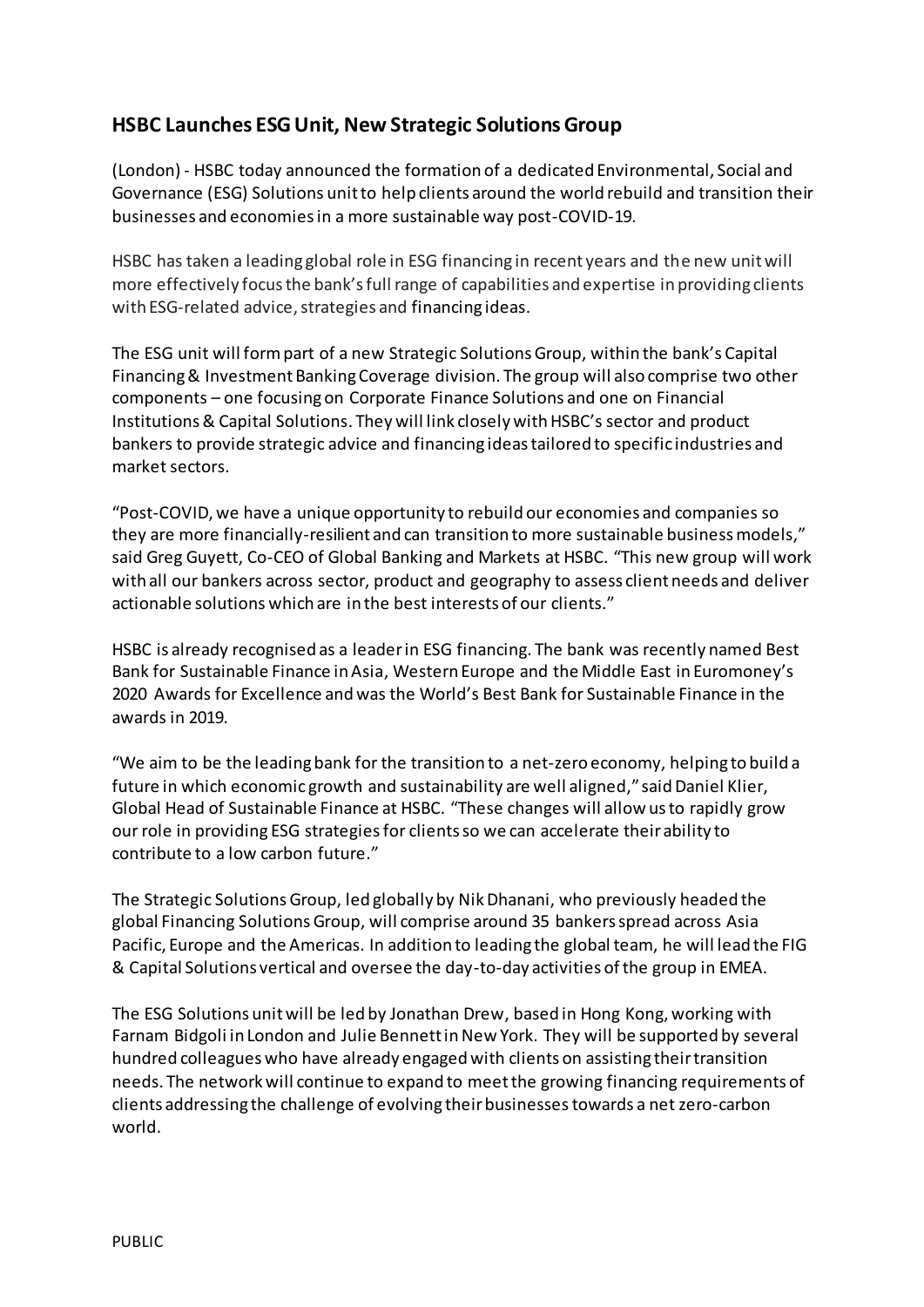"Our new Strategic Solutions Group is going to be a powerful resource for clients looking to deliver resilient growth and build strong balance sheets, allowing them to withstand future shocks and make the changes needed to mitigate climate change," said Alexi Chan, Global Co-Head of Capital Markets at HSBC.

### **Notes to Editors:**

## **HSBC Holdings plc**

HSBC Holdings plc, the parent company of the HSBC Group, is headquartered in London. HSBC serves customers worldwide from offices in 64 countries and territories in our geographical regions: Europe, Asia, North America, Latin America, and Middle East and North Africa. With assets of US\$2,918bn at 31 March 2020, HSBC is one of the world's largest banking and financial services organisations.

## **ESG Financing Leadership team:**

**Group:** Daniel Klier, Global Head of Sustainable Finance

### **Global Banking & Markets**:

Christian Deseglise, Head of Sustainable Finance and Investments;

### **Global Banking**:

Farnam Bidgoli, Head of Sustainable Bonds EMEA

Luying Gan, Head of Sustainable Bonds, ASP

Robert Todd, Global Head of Power, Utilities & Renewables

#### **Strategic Solutions Group:**

Nik Dhanani, Global Head, Strategic Solutions Group Jonathan Drew, Managing Director, ESG Solutions Head of the unit Julie Bennett, Head of Strategic Solutions Group, Americas

## **Recent ESG Financing highlights:**

- HSBC is ranked the No. 1 global bookrunner of green, social and sustainability bonds for the year to the end of June, according to Dealogic.
- HSBC has provided USD52.4bn of sustainable financing and investments from 2017-19.
- The bank had a leading role in 20 Covid-19 bond issues in 2020 out of the 35 issued globally (57%).
- The bank acted as Green Structuring Advisor and Lead Manager on the world's first plastic waste reduction bond for German consumer goods firm Henkel in July.
- HSBC played a major role in an USD743 million green loan for the Viking Link interconnector project in June that will allow the UK and Denmark to share renewable energy via an underwater cable.
- The bank acted as Sole Structuring Advisor in June for the first ICMA-aligned corporate social bond to be linked solely to education for Pearson in a £350 million 10-year bond.
- Chairman Mark Tucker supported the UK launch in 2019 of Chapter Zero: The Directors' Climate Forum to help boardrooms address the risks and opportunities presented by climate change.

#### **Media Contact**